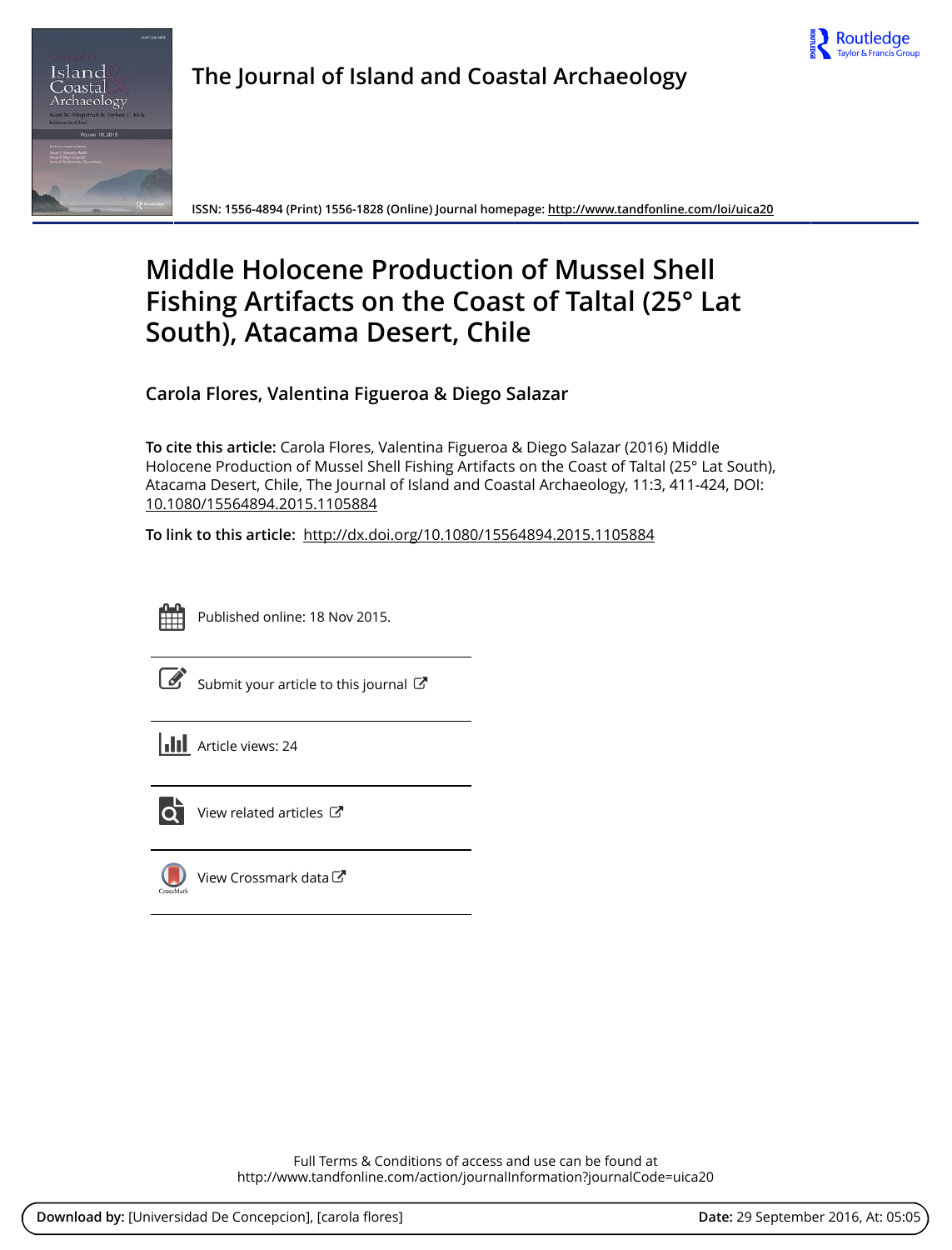# **Middle Holocene Production of Mussel Shell Fishing Artifacts on the Coast of Taltal (25◦ Lat South), Atacama Desert, Chile**

Carola Flores,<sup>1</sup> Valentina Figueroa,<sup>2</sup> and Diego Salazar<sup>3,4</sup> *1Department of Anthropology, University of California, Santa Barbara, Santa Barbara, California, USA 2Instituto de Investigaciones Arqueologicas y Museo R.P.Le Paige, Universidad ´ Catolica del Norte, San Pedro de Atacama, Chile ´ 3Departamento de Antropolog´ıa, Universidad de Chile, Santiago, Chile 4Programa de Doctorado en Antropolog´ıa UCN-UTA, Universidad Catolica del ´ Norte, San Pedro de Atacama, Chile*

## ABSTRACT

*Shell fishhooks have been found in several sites along the Pacific Coast of the Americas, but little is known about prehistoric workshops of these tools and the socio-economic context of their production and distribution. The present study provides new data about the production of mussel (*Choromytilus chorus*) shell fishing tools (MSFT) at Morro Colorado and Zapatero, two Middle Holocene sites on the coast of Taltal, northern Chile. The MSFT assemblages of the two sites suggest the existence of workshop areas and a specialized manufacture of* C. chorus *fishhooks associated with an increased dependence on fishing in local subsistence practices. Abundance and type of mussel shell fishing artifacts, preforms, and shell debris at these two shell midden sites are discussed to better understand Prehispanic workshops, the techniques used to work* C. chorus *shells, and the possible relationship between raw material acquisition, technological change and overall transformations in subsistence practices and levels of social complexity among Middle Holocene coastal groups along the northern coast of Chile.*

**Keywords** *Choromytilus chorus*, shell fishing tools, hunter-gatherer-fisher groups, Middle Holocene

Received 30 March 2015; accepted 11 June 2015.

Address correspondence to Carola Flores, Department of Anthropology, University of California, Santa Barbara, Casilla 1016, La Serena 1700000, Chile. E-mail: carolaflowers@gmail.com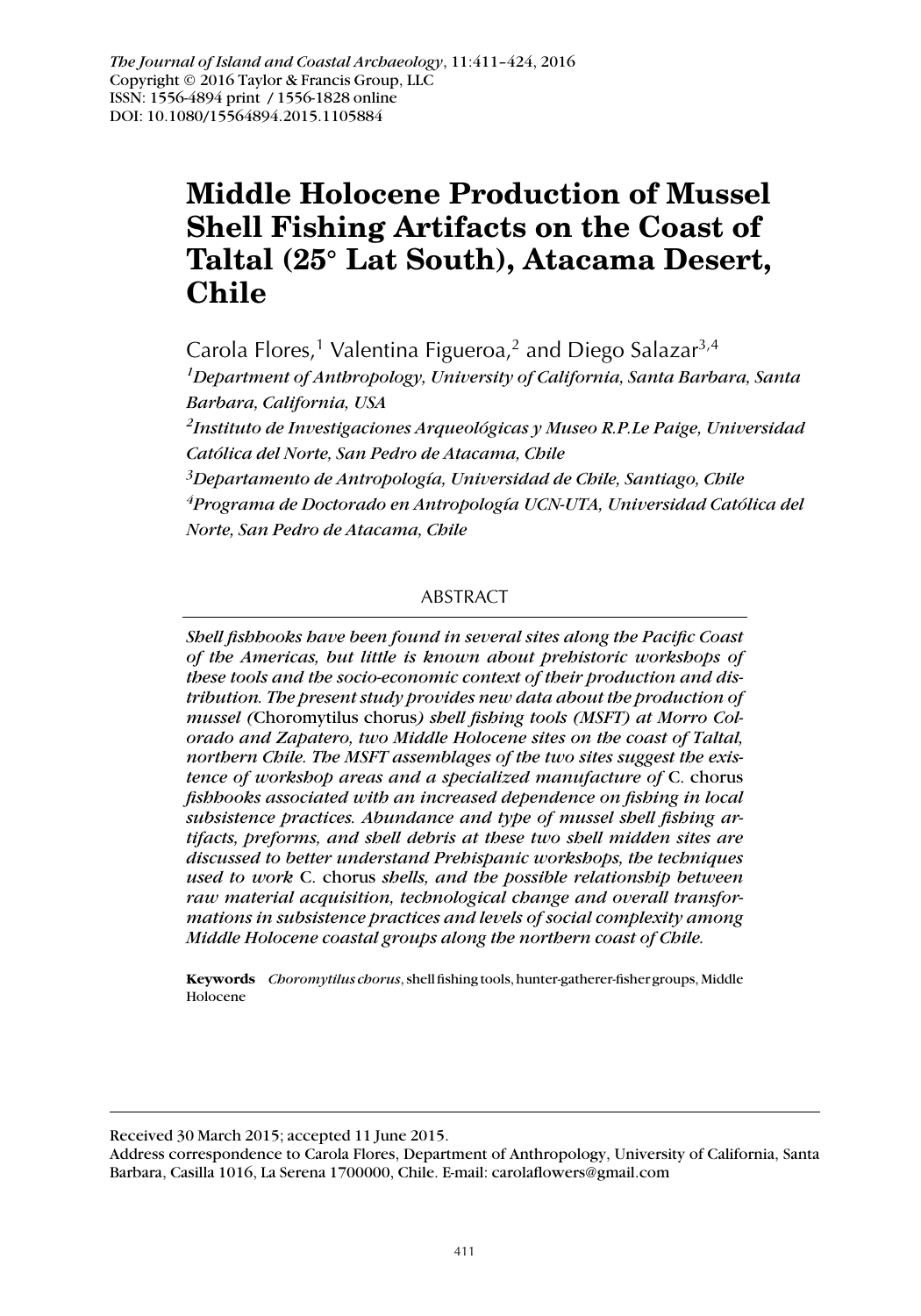#### **INTRODUCTION**

Fishing tools made of marine shells were an important toolkit for prehistoric groups living in coastal environments around the world (e.g., Heizer 1949; McKenzie 2007; O'Connor et al. 2011; Rick et al. 2002; Sinoto 1962). Shell fishhooks are particularly conspicuous and have been found in several sites along the Pacific Coast, including South America (e.g., Des Lauriers 2010; Landberg 1966; Moseley 1968; Strudwick 1985; Rick et al. 2002). However, very little has been investigated about the manufacture of these tools or the existence of prehistoric workshops of shell artifactsin general or shell fishing toolsin particular (but see Fujita 2014; Hocquenghem and Peña 1994; Masucci 1995). This lack of research is regrettable given the importance of shell fishing artifacts in prehistoric coastal economies. In fact, in places like Southern California, single-piece shell fishhooks were the most important and widespread fishing technology during the Late Holocene, a period when fish dominated the human subsistence economy (e.g., Arnold 2004; Erlandson and Jones 2002; Rick et al. 2002), and their appearance has been related to population growth and cultural complexity (e.g., Arnold 2004; Erlandson and Jones 2002; Rick et al. 2002).

The Middle Holocene (∼8000– 4500 years BP) in the area of Taltal, on the southern coast of the Atacama Desert (Figure 1), presents a similar situation. Archaeological deposits show evidence of a specialized maritime economy, a semi-sedentary settlement system, and growing social complexity during this period (Ballester and Gallardo 2011; Castelleti 2007; Núñez 1984; Salazar et al. in press). Shell fishhooks on *C. chorus* appear throughout the Middle Holocene, not only in the Taltal area, but also further north in Chile (e.g., Bird 1943; Capdeville 1921; Dur´an 1985; Llagostera 1989; Schiappacasse and Niemeyer 1984; Standen et al. 2004). In fact, these artifacts were the ones used by Bird (1943, 1946) as diagnostics for defining the "Shell Fishhook Culture," from Arica (18 $\degree$  Lat South) to Taltal (25 $\degree$  Lat South).

One of the sites used to define the "Shell Fishhook Culture" was Morro Colorado. The site is located 3.5 kilometers north of the city of Taltal (Figure 1) and was originally excavated by Capdeville, Uhle, Latcham, and Bird (Andrade and Salazar 2011). Recent research at Morro Colorado, has dated its early deposits containing mussel shell fishhooks and weights, between 8260 and 6470 cal BP (Table 1). These earliest dates from Morro Colorado coincide with mussel shell fishhooks found at other early sites along the northern coast of Chile (Boisset et al. 1969), such as Tiliviche 1b andCamarones 14 (dated to 7850 BP and 7000 BP—non calibrated according to Núñez 1983 and Schiappacasse and Niemeyer 1984, respectively). Early evidence of shell fishhooks along the Pacific Coast of America comes from Baja California, Mexico, where Cedros Island mussel shell fishhooks have been dated to 9970  $\pm$  25 BP (Des Lauriers 2010) and Espiritu Santo Island pearl oyster fishhooks have been dated to  $8380 \pm 50$  cal BP (Fujita 2014).

The site of Zapatero is located nearly 60 kilometers north of Morro Colorado (Figure 1). It was first excavated in 2011, and shell fishing artifacts were found in stratigraphic contexts dated between 7365 and 5817 cal BP (Table 1), as well as in undated later deposits that may correspond to periods between 5500 and 4500 cal BP (given their association with the characteristic architecture of this period). The dates from Zapatero are contemporaneous with a proliferation of mussel fishing tools in other sites from the northern coast of Chile (Bird 1943; Boisset et al. 1969; Capdeville 1921; Durán 1985; Llagostera 1989; Núñez 1983; Schiappacasse and Niemeyer 1984; Standen et al. 2004). After ∼4500 cal BP mussel shell fishhooks disappear from the archaeological record of Taltal and the entire region (Llagostera 1989; Standen et al. 2004).

The present study provides new data about the production of MSFT from the sites ofMorroColorado andZapatero,encompassing most of the Middle Holocene along the coast of Taltal (Figure 1). Information on abundance and types of mussel shell fishing artifacts, preforms, and shell debris from these sites is presented as a contribution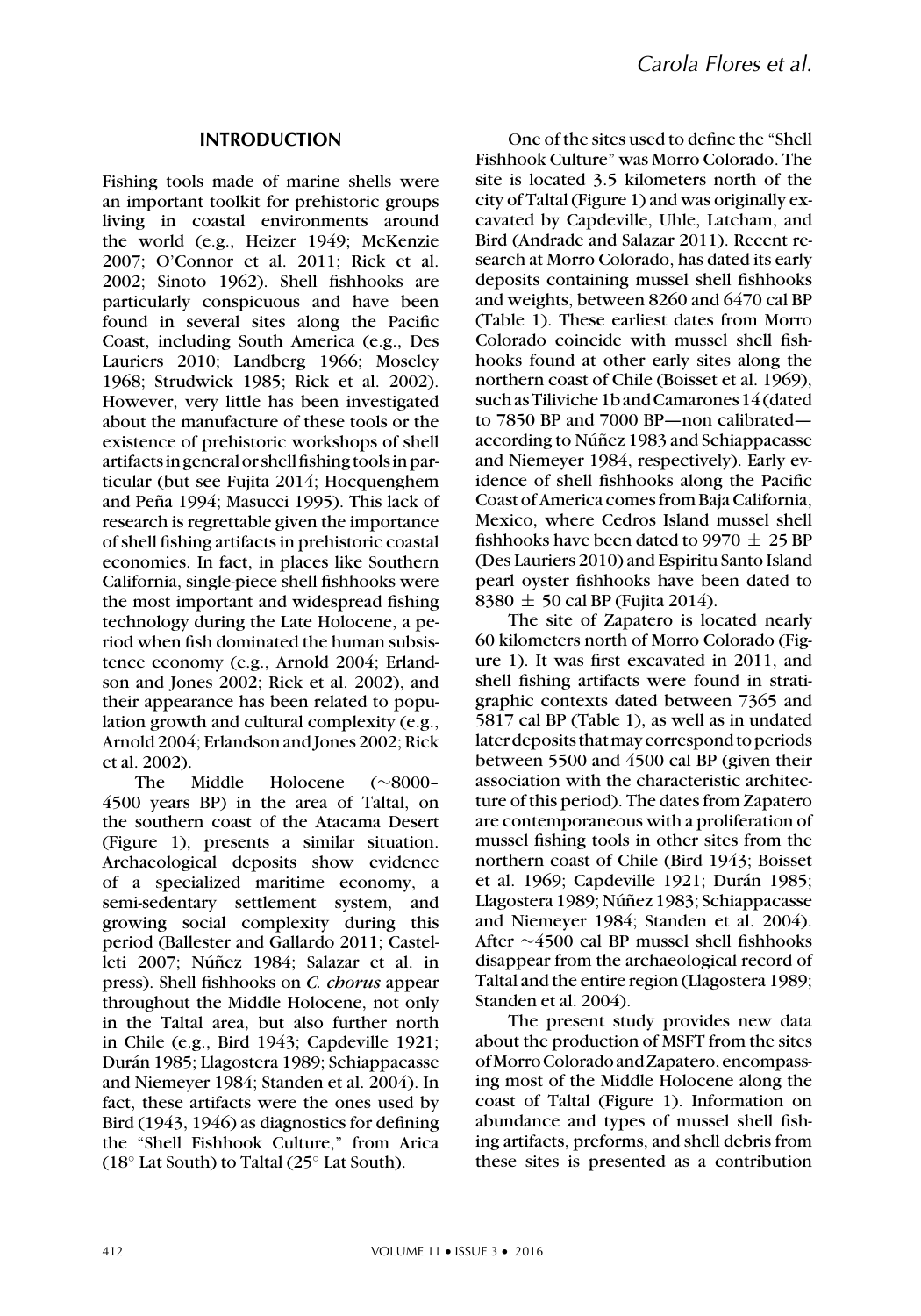

*Figure 1. Map with the city of Taltal and the study sites of Morro Colorado and Zapatero.*

to the understanding of Prehispanic workshops of fishermen from the Pacific Coast. The results of this study improve our understanding of archaeological marine shells as raw material and their relationship to social processes among prehistoric coastal groups, such as the decrease in residential mobility, technological change, and social complexity.

## **THE MIDDLE HOLOCENE IN TALTAL AND THE STUDY SITES**

The study area is characterized by a narrow coastal platform and a mountain range of up to 2,000 mts above sea level. Almost all the archaeological sites along Taltal are located along this narrow coast where rocky shores dominate the landscape, ex-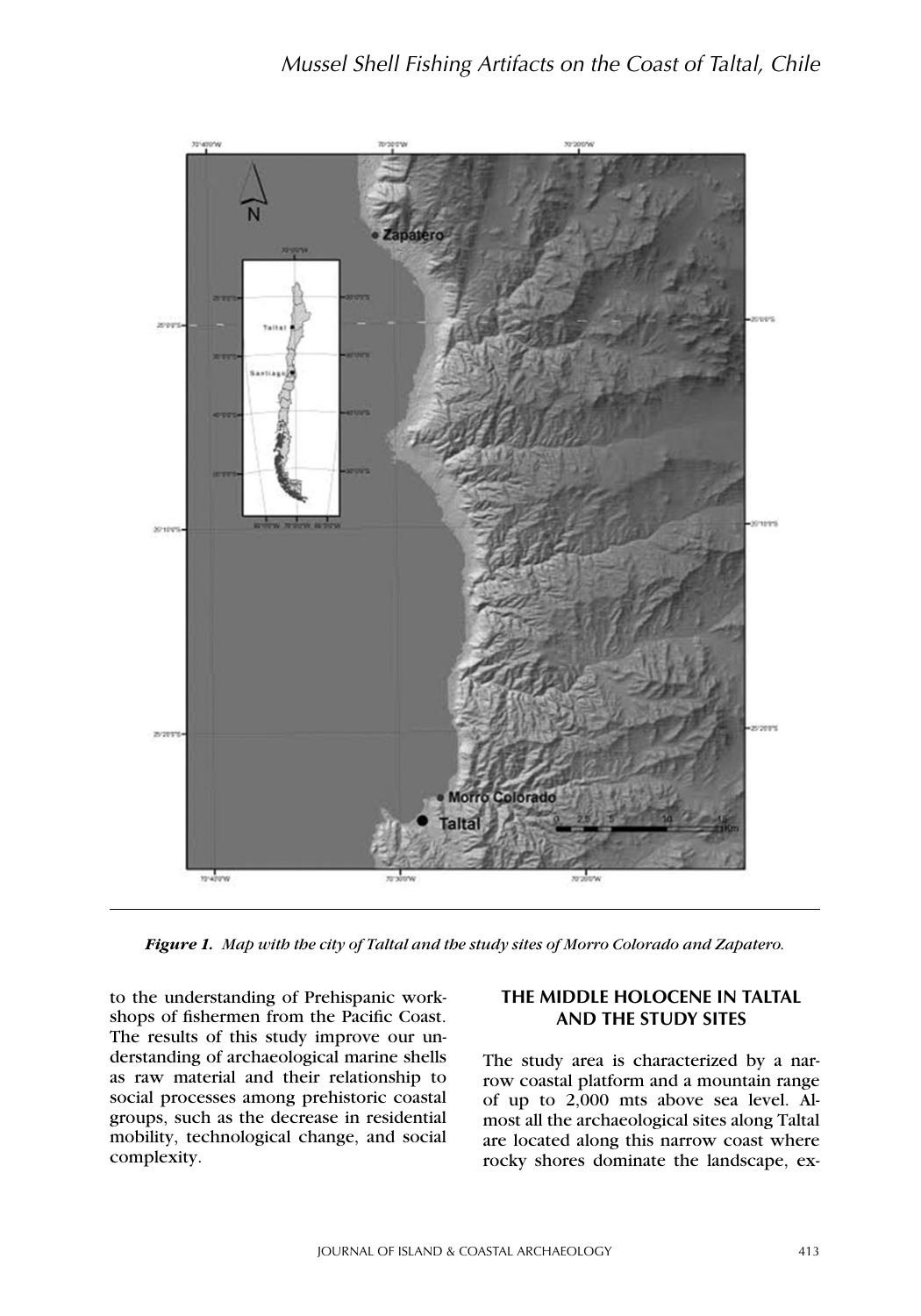| <b>Site</b>    | <b>Material</b> | Radiocarbon age (BP) | Calibrated age BP $(2\sigma)$ | Sample code        |
|----------------|-----------------|----------------------|-------------------------------|--------------------|
| Zapatero       | Charcoal        | $5110 \pm 30$        | 5820(5730-5910)               | Beta-333513        |
|                | Charcoal        | $5230 \pm 25$        | 5940(5900-6000)               | <b>UGAMS 18076</b> |
|                | Charcoal        | $5230 \pm 30$        | 5950(5780-6170)               | Beta-312877        |
|                | Charcoal        | 5780 $\pm$ 30        | 6530(6440-6640)               | Beta-312879        |
|                | Charcoal        | $5810 \pm 30$        | 6570(6480-6660)               | Beta-333511        |
|                | Charcoal        | $6180 \pm 25$        | 7040(6940-7160)               | <b>UGAMS 18075</b> |
|                | Charcoal        | $6340 \pm 30$        | 7220(7160-7300)               | Beta-312878        |
|                | Charcoal        | $6490 \pm 40$        | 7370(7280-7430)               | Beta-333512        |
| Morro Colorado | Shell           | $6270 \pm 40$        | 6470(6350-6710)               | Beta-305495        |
|                | Fish bone       | $6710 \pm 30$        | 7540(7470-7600)               | <b>UGAMS 16863</b> |
|                | Charcoal        | $6830 \pm 25$        | 7630(7580-7680)               | <b>UGAMS 13093</b> |
|                | Charcoal        | $7070 \pm 40$        | 7870(7750-7960)               | Beta-305494        |
|                | Charcoal        | $7470 \pm 30$        | 8260(8180-8340)               | <b>UGAMS 13094</b> |

*Table 1***. Dates from Zapatero and Morro Colorado sites (Salazar et al. 2015).**

cept for two small sandy beaches, one located 3 kilometers south of Morro Colorado and the other 30 kilometers south of Zapatero. The study area is an arid coastal desert with fresh water available only in small and dispersed springs, but with a highly productive marine ecosystem as a consequence of the influence of the Humboldt Current (Thiel et al. 2007). Paleoenvironmental records suggest that along the coast of northern Chile, the Middle Holocene period was dominated by hyper-arid conditions, during which marine resources became crucial to the subsistence of fishing and gathering groups (Grosjean et al. 2007; Marquet et al. 2012; Sandweiss 2003). In fact, the faunal assemblages from Middle Holocene sites at Taltal document a subsistence economy based almost entirely on coastal and marine resources, including mollusks, and fish, bird, and marine mammal remains (Castelleti 2007; Salazar et al. 2015). The fish assemblages are dominated by the offshore fishjack mackerel (*Trachurus murphyi*, ∼80% of the total fish assemblages, NISP) and in mollusk shell assemblages, intertidal gastropods such as *T. atra*, *Fissurelidae*, and *C. concholepas* (98% of the total shellfish assemblages, MNI) dominate the sample (Olguín et al. 2014; Rebolledo et al. 2015; Salazar et al. 2015).

The artifact assemblages of the Middle Holocene sites of Taltal are characterized by a specialized technology for extracting and processing marine and coastal resources. These include circular and J-shape shell fishhooks, diverse types of fishing weights made from shell (*C. chorus*), stone, and bone, a variety of bone instruments, including shell openers, harpoons, composite fishhooks, harpoon barbs, and drills, and finally, an equally diverse lithic industry including bifacial projectile points, scrapers, awls, knives, files, choppers, manos, bifaces, and multifunctional artifacts (Castelleti 2007; Núñez 1984; Salazar et al. 2015). There is also evidence of navigation devices and offshore hunting with harpoons during this period (Ballester et al.  $2014$ ; Olguín et al.  $2014$ ).

From around 5500 to 4500 cal BP, circular residential rock structureswere built over or around many Middle Holocene sites located in our study area and along the northern coast of Chile (Castelleti 2007; Contreras et al. 2011; Núñez 1984; Salazar et al. in press). Some of these structures contain human burials at the base. The appearance of these structures with funerary remains has been related to increasing territoriality and social complexity in the area (Ballester and Gallardo 2011; Salazar et al. in press).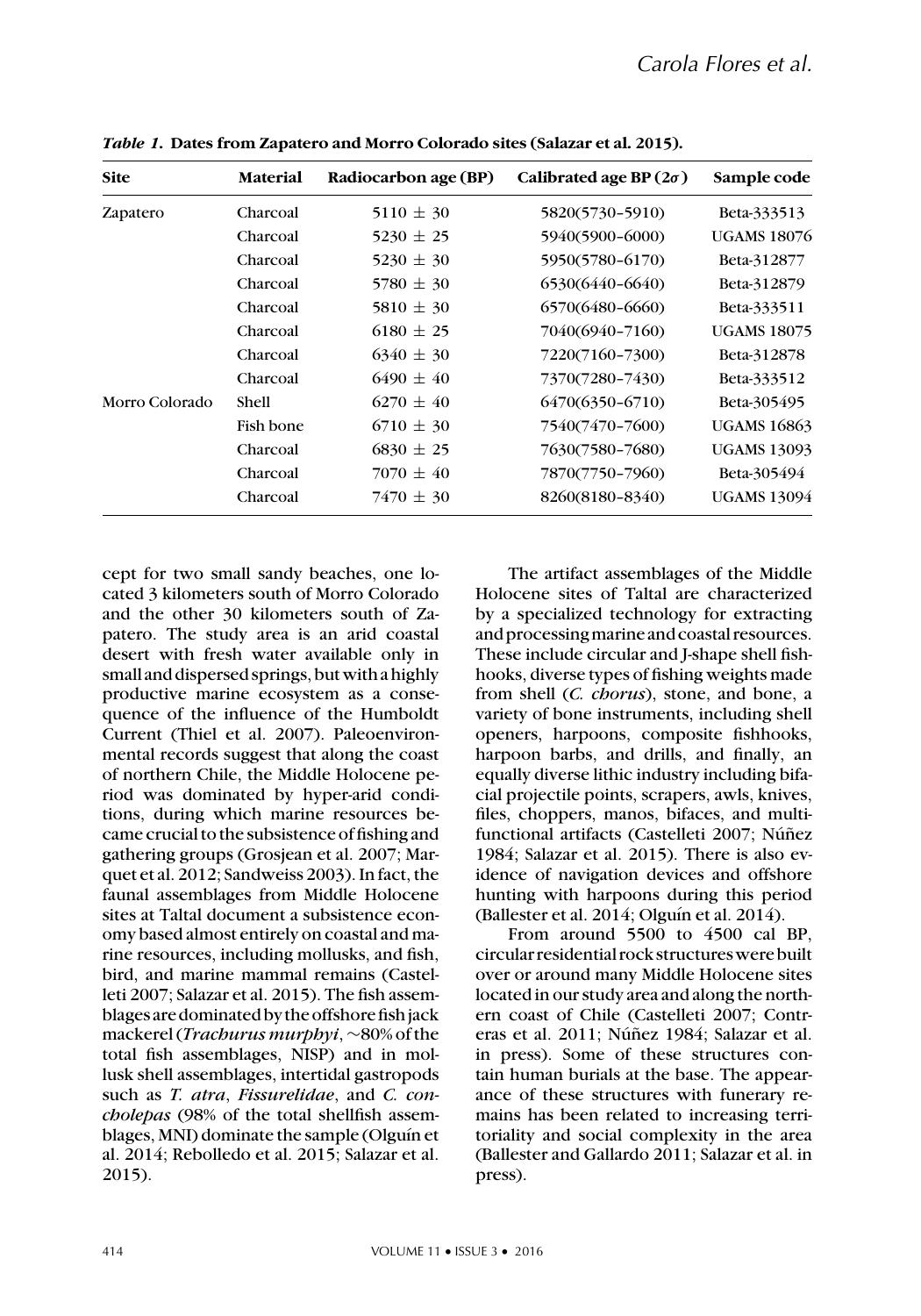The sites of Morro Colorado and Zapatero (Figure 1), like other archaeological sites dated during the Middle Holocene around the Taltal area, correspond to stratified openair shell middens, with deposits around 2 meters deep and with evidence of circular structures at the top of the deposits (Late Middle Holocene). Some of the MSFT sample comes from contexts associated with these structures in the case of Zapatero, but not in the case of Morro Colorado, since they were excavated by Capdeville during the 1920s (Capdeville 1921). Both sites are located around 10 to 20 m.a.s.l. and less than 50 meters from rocky shores, with no significant geomorphological differences between them. Zapatero and Morro Colorado have been interpreted as residential occupations with complex stratigraphic deposits including numerous and, often, dense hearths and secondary refuse areas, faunal remains from a high variety of habitats locally available, and diverse artifacts and manufacture debris evidencing multiple activities carried out at these locations (Salazar et al. 2015). However, despite the high degree of similarities between the geomorphological and archaeological contexts of the two shell midden sites under study, Morro Colorado and Zapatero show interesting differences in abundance and types of *C. chorus* mussel shell fishing artifacts, preforms, and shell debris.

#### **MATERIALS AND METHODS**

The mussel species (*C. chorus)* that was used for the manufacture of fishing tools in coastal northern Chile during the Middle Holocene is a subtidal species (4 to 13 meters below tide line) and in present times is almost absent from the coast around Taltal (Avendaño andCantilll´anez 2011;Urban 1994).Based on the low abundance of *C. chorus* shells at archaeological sites around this area, including Morro Colorado and Zapatero (Olguín 2014), it is possible that during the occupation of these sites natural conditions of this mussel species were similar to present times. In fact, in the shellfish assemblages of the archaeological sites,*C. chorus*shells do not represent more than  $1\%$  of the sample (Olguín 2014) and are always associated with the presence of preforms and shell tools like fishhooks and fishing weights (Figueroa et al. 2013).

The *C. chorus* mussel shell assemblage used in this study comes from the Middle Holocene archaeological sites of Zapatero and Morro Colorado and correspond to all the shells recovered on sieves (1/4") from the 5  $m<sup>3</sup>$  of sediment excavated at Morro Colorado and 11.1  $m^3$  excavated at Zapatero. All the analyzed *C. chorus* shell fragments come from stratigraphic layers dated between 8200 and 5800 cal BP and include fishing artifacts, preforms, and shell debris. Some mussel shell fragments come from undated layers that, given their association with circular structures, may correspond to Middle Holocene deposits (around 5500–4500 cal BP). The total number of artifacts, preforms, and shell debris were quantified for each archaeological site, identifying also the part of the shell represented by each shell fragment (Figure 2) and any manufacture mark present on them (Figure 3). *C. chorus* shell fragments were observed using a  $10 \times$  binocular microscope. Fishing artifacts were all fishing weights and hooks made of *C. chorus* shells (complete or fragmented) with finishededges (sanded and/orpolished) (Figure 5 and 6). Preforms were all unfinished fishing weights and hooks (Figure 4) and shell debris corresponds to shell fragments of different sizes and shapes (with or without manufacture marks) lost in the manufacture process of *C. chorus* shell fishing tools (Figure  $4$ ).

#### **RESULTS**

Between 8200 and 5800 years BP, the habitational camps of Morro Colorado and Zapatero show a continuity in the overall technological toolkit, as well as a specialized maritime economy based on shellfish gathering and jack mackerel fishing. However, as stated above, these two Middle Holocene sites show differences in their MSFT assemblages (Table 2). In Morro Colorado ( $\sim$ 5 m<sup>3</sup> of excavation and with dates from 8260 to 6470 cal BP), MSFT are characterized by a high abundance of shell fishhooks (complete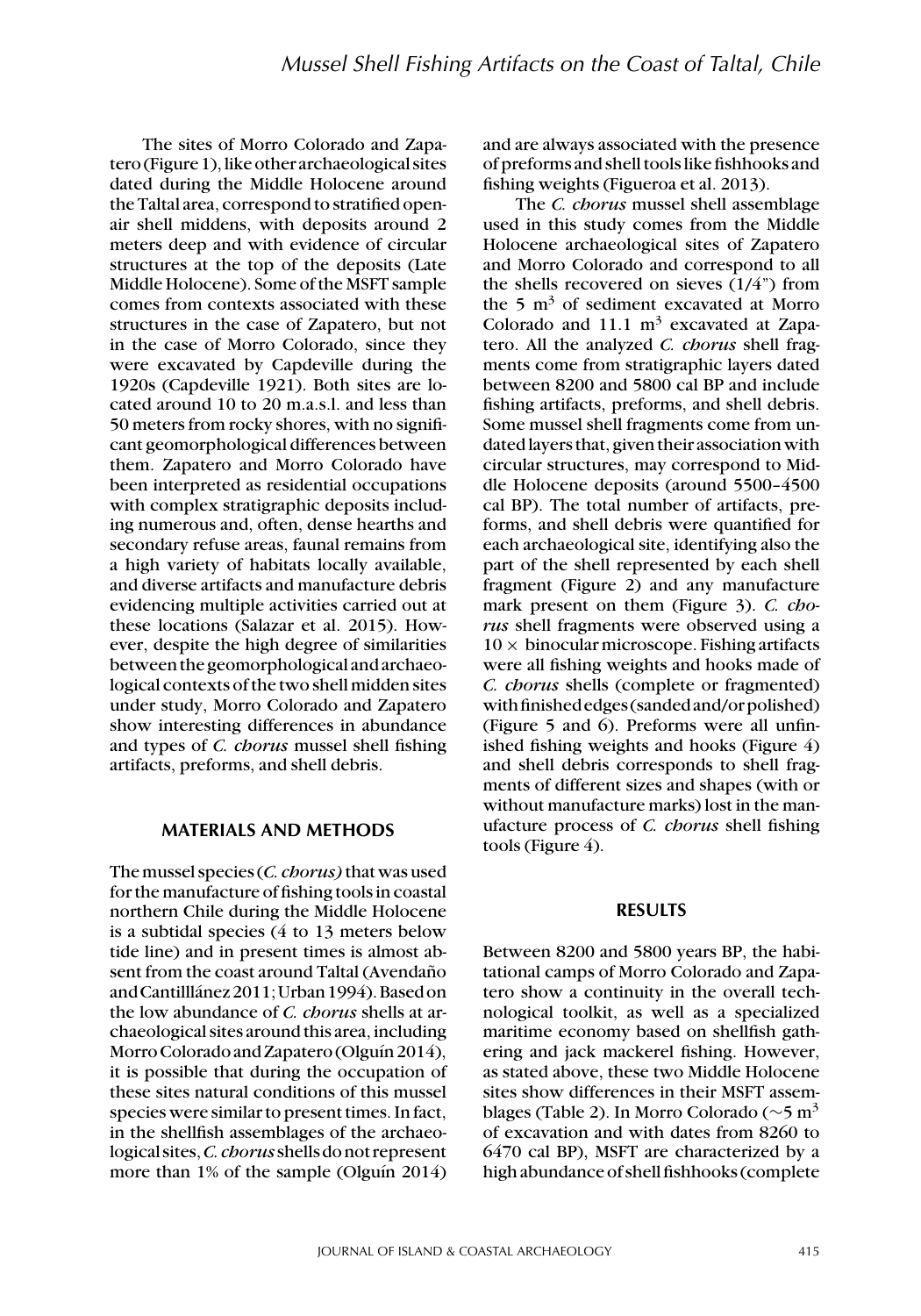

*Figure 2. Parts of mussel shells identified in the analysis. Modified from Buchanan (1985).*

and fragmented,  $n = 65$ ) and mussel debris  $(n = 319)$ , together with the absence of fishing weights (Table 2). Preforms are mainly of shell fishhooks  $(n = 28)$  with also preforms of beads ( $n = 6$ ), pendants ( $n = 1$ ), and one possible preform of a shell weight (Table 2). Body parts are the main portion of the shell represented at Morro Colorado (*n*= 234) followed by a similar abundance of shell fragments from internal  $(n = 75)$ , external  $(n=43)$ , and distal edges  $(n=69)$  of the valve (Table 3 and Figure 2). Evidence of manufacture is observed on artifacts, preforms and shell debris including sanding, cutting, and notching marks (Table 4 and Figure 3). From the total number of shells with manufacture marks ( $n = 163$ ), the majority shows sanding marks ( $n = 112$ ), followed by cutting marks  $(n=51)$ , and the presence of notches  $(n=5)$ (Table 4, Figure 3). On the other hand, MSFT at Zapatero ( $\sim$ 11 m<sup>3</sup> of excavation and with dates from 7370 to 5820 cal BP) are characterized by a lower abundance of shell fishhooks  $(n=4)$  and mussel debris  $(n=178)$ , together with the presence of fishing weights  $(n = 3)$  (Table 2). Preforms are mainly of fishhooks ( $n = 4$ ), beads ( $n = 1$ ), and fishing weights  $(n = 3)$  (Table 2). As in Morro Colorado, mussel debris in Zapatero are dominated by body parts  $(n = 149)$  followed by internal edges of mussel shells  $(n = 32)$ , which corresponds to the thicker part of the valve (Table 3 and Figure 2). From 193mussel shells found at Zapatero, only 21 fragments show manufacture marks: sanding marks (*n*  $= 18$ ), one cutting mark, and one polishing mark (Table 4, Figure 3).

#### **DISCUSSION**

The analysis of *C. chorus* shell remains from the two study sites suggests differences in the emphasis of mussel shell fishing tool production with the manufacture of high quantity of fishhooks at Morro Colorado and low quantity of fishhooks and fishing weights at Zapatero (Table 2). Morro Col-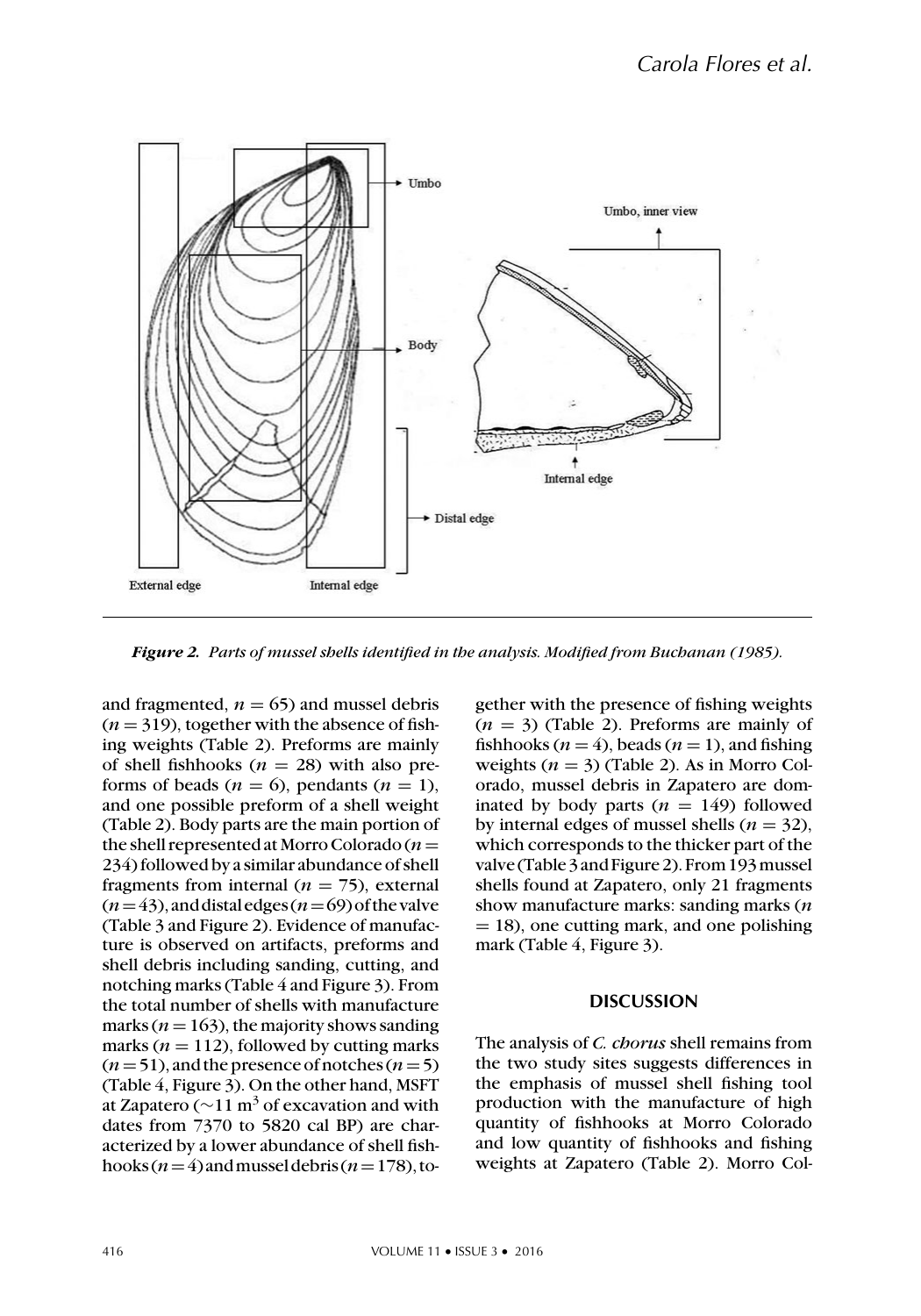

*Figure 3. Marks on mussel shells.*

orado shows higher diversity of manufacture marks on mussel shell debris which suggests different techniques or activities performed during the production of fishing artifacts (Table 3). On the other hand, sanding is the main manufacture mark at Zapatero, suggesting the predominance of one activity in the manufacturing process of mussel shell artifacts (Table 4). The predominance of sanding marks and the higher abundance of body parts and interior edges of mussel shells in Zapatero may suggest, as proposed previously by Boisset et al. (1969), the production of fishing weights over fishhooks.

Together with the differences in the relative abundance of shell artifacts, preforms, and manufacture marks between Morro Colorado and Zapatero, there is also a marked difference in the density of overall MSFT present in each deposit. Morro Colorado with 84 mussel shell fragments per  $m<sup>3</sup>$  (421) mussel fragments/5  $\text{m}^3$  of excavated soil) has



*Figure 4. A mussel shell fishhook (top center), fishhook preforms (in the middle, lower center, and lower left), and shell debris from Morro Colorado site.*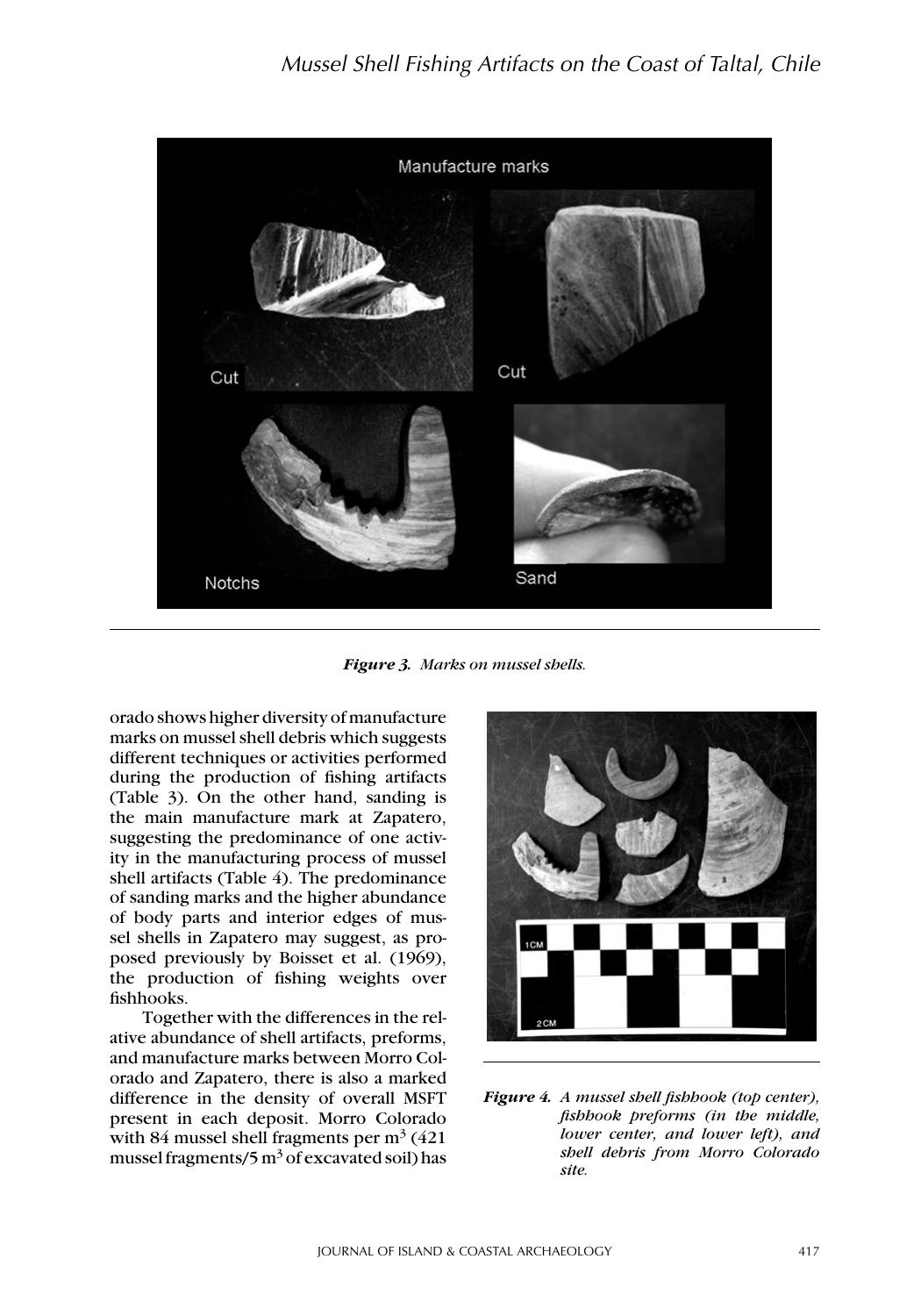

*Figure 5. Fishing weight and fishhooks on mussel shells from the Zapatero site. Both hooks have straight shanks but the one in the center of the figure has a long shank and the hook on the right has a short shank.*

higher density of MSFT than Zapatero which shows 16 mussel shell fragments per cubic meter (178 mussel fragments/11.1 m<sup>3</sup>). These differences are interpreted as linked to different emphasis in the manufacture of



*Figure 6. Fishhooks on mussel shells from Morro Colorado site. All the three hooks have no shanks and pointed ends.*

mussel shell artifacts and/or to the overall importance of the activities done with these artifacts in local subsistence practices. The tools used to make the shell artifacts found at Morro Colorado and Zapatero are mostly unknown, except for the presence of stone files at each site which have been related to the action of cutting*C. chorus*shells (Figueroa et al. 2013). Studies done in California on shell fishhooks have proposed slender stone files as the tools used to "cut" the shell, stone drills to make central holes, and sandstone to sand shell edges (Kendig et al. 2010; McKenzie 2007; Robinson 1942).

It is interesting to consider that the types of mussel fishhooks are also different between Morro Colorado and Zapatero. Fishhooks from Zapatero are mainly of circular shape with long and strait shank (Figure 5), while in Morro Colorado fishhooks are also of circular shape, but with no shank and pointed ends (Figure 6) (Figueroa et al. 2013). This morphological difference has chronological implications, since the circular fishhooks with shanks are usually later and appear in the region after 6500 cal BP (Llagostera 2005). These differences could also be related to the capture of certain fish species or the exploitation of different habitats (e.g., McKenzie 2007; Robinson 1942; Smith et al. 2015), in which case, MSFT at each site should be related to their specific archaeological fish assemblage. However, the amount of fish remains at Zapatero and Morro Colorado sites is similar. Zapatero has 1,449 fish bones per  $m^3$  (15,943 NISP/11.1  $m^3$ ) and Morro Colorado  $1,854$  (9,273/5m<sup>3</sup>) and at both sites Chilean jack mackerel (*Trachurus Murphy* ∼80% of the total fish assemblage, NISP) and Snoek (*Thyrsites atun*∼12% of the total fish assemblage, NISP) are the main fish species (Rebolledo et al. 2015; Salazar et al. 2015). Based on these similarities, the morphological difference of fishhooks seem to be more related to changes in technological styles and/or fishing techniques than to the fish species targeted. If we consider the similar abundance of fish remains and types of species at both sites, together with the lower abundance of mussel shell fishhooks at Zapatero, as well as the fact that both Jack mackerel and Snoek can be caught with either nets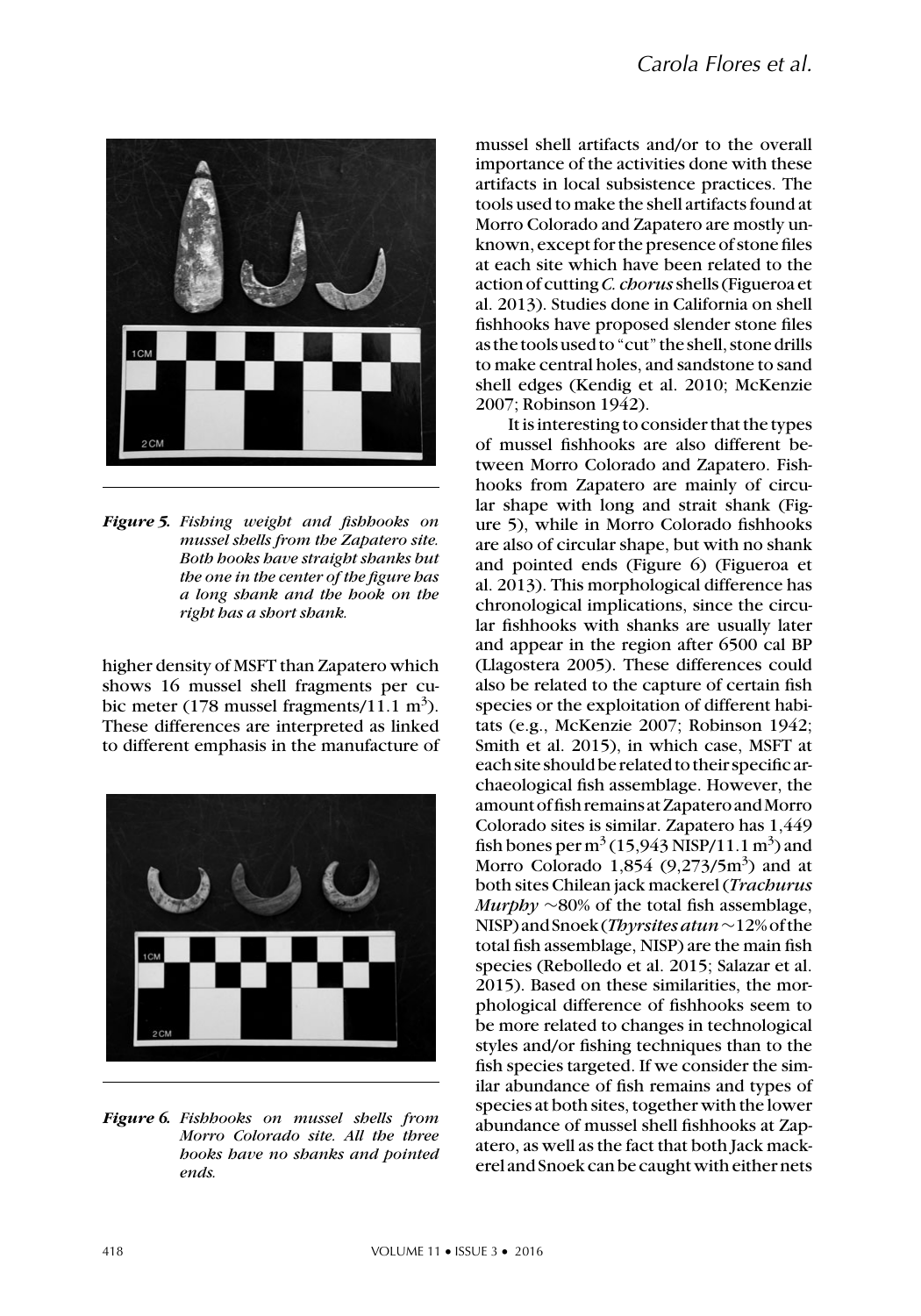| <b>Artifacts</b>    | <b>Morro Colorado</b> | Zapatero       | Total |
|---------------------|-----------------------|----------------|-------|
| Fishhook            | 65                    | $\overline{4}$ | 69    |
| Fishing weight      |                       | 3              | 3     |
| Total               | 65                    | 7              | 72    |
| Preforms            | Morro Colorado        | Zapatero       | Total |
| Fishhook            | 28                    | 4              | 32    |
| Bead                | 6                     | 1              |       |
| Bead/pendant        | 1                     |                |       |
| Pendant             | 1                     |                |       |
| Fishing weight      | 1                     | 3              | 4     |
| Total               | 37                    | 8              | 45    |
| Debris              | 319                   | 178            | 497   |
| Total mussel shells | 421                   | 193            | 614   |

*Table 2***. Artifacts, performs and debris of mussel shells (***c. Chorus***) at Morro Colorado and Zapatero sites.**

or fishhooks (Rebolledo et al. 2015), we may consider the predominance of a fishing technique that implies the wider use of fishhooks at Morro Colorado (from 8261 to 6471 cal BP), and the more extensive use of nets at Zapatero (from 7365 to 5817 cal BP and possibly until 4500 cal BP).Unfortunately, due to the bad preservation of organic materials in the archaeological record and to the fact that simple pebbles without any visible mark can be used as net weights (e.g., Torres 2007), there is no direct evidence for the use of nets in the archaeological record of Zapatero.

After 7000 cal BP, there is evidence for the use of navigation devices in Taltal (Olguín et al. 2014) and of new and denser residential shell midden sites around the study area (Castelleti 2007; Durán 1985; Salazar et al. 2015). The use of nets and navigation devices after this time could have provided higher yields of fish as compared to the use of shell fishhooks, and therefore, could have affected the production of this fishing tool in Zapatero. However, it is worth noting that fishhooks did not disappear from the study area until around 4500 cal BP (Standen et al. 2004).

The low abundance of *C. chorus* mussel shells in the archaeological record of the study area, and their presence in exclusive association with shell fishing tools, especially fishhooks, suggest that this subtidal mussel species was a scarce raw material, linked to the manufacture of a very impor-

| Shell part    | <b>Morro Colorado</b> | Zapatero | Total          |
|---------------|-----------------------|----------|----------------|
| External edge | 43                    | 3        | 46             |
| Internal edge | 75                    | 32       | 107            |
| Distal edge   | 69                    |          | 76             |
| <b>Body</b>   | 234                   | 149      | 383            |
| Umbo          |                       | 2        | $\overline{2}$ |
| Total         | 421                   | 193      | 614            |

*Table 3***. Shell parts represented in the overall assemblage of mussel shell debris (***C. chorus***) at Morro Colorado and Zapatero sites.**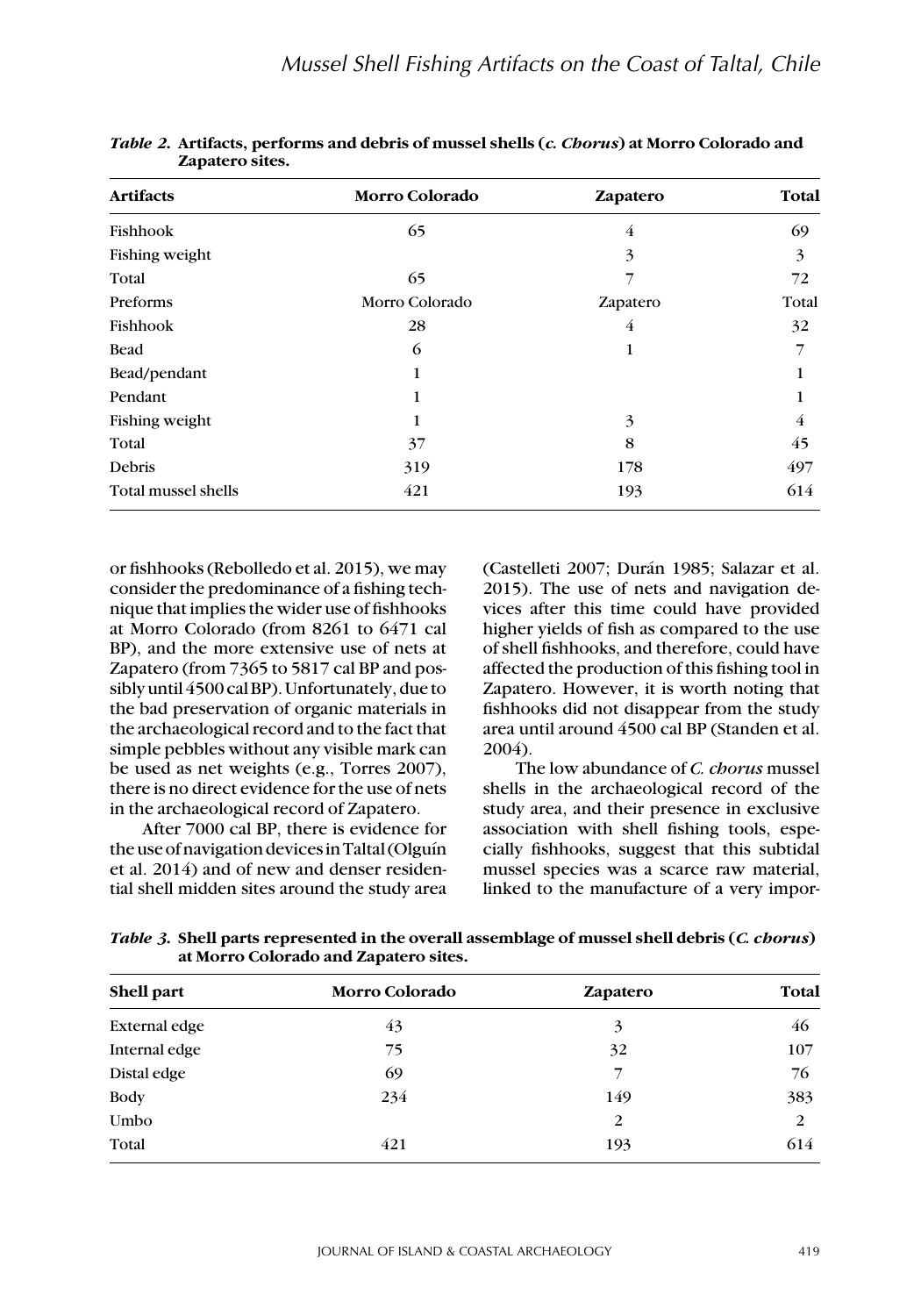| <b>Marks</b>   | Mark detail                          | Morro Colorado | Zapatero | Total |
|----------------|--------------------------------------|----------------|----------|-------|
| Cutting        | Cutting                              | 49             | 1        | 50    |
|                | Cutting and notchs                   | 2              |          | 2     |
| Total          |                                      | 51             | 1        |       |
| Sanding        | Sanding                              | 99             | 16       | 114   |
|                | Sanding and cutting                  | 10             | 2        | 12    |
|                | Sanding and notchs                   | 2              |          | 2     |
|                | Sanding, cutting, and notchs         | 1              |          | J.    |
| Total          |                                      | 112            | 18       |       |
| Polishing      | Polishing                            |                | 1        |       |
| <b>Burning</b> | <b>Burning</b>                       |                | 1        |       |
|                | Total number of shells with marks    | 163            | 21       | 184   |
|                | Total number of shells without marks | 258            | 172      |       |

|  | Table 4. Manufacture marks present on the overall assemblage of mussel shell debris |  |
|--|-------------------------------------------------------------------------------------|--|
|  | ( <i>C. chorus</i> ) at Morro Colorado and Zapatero sites.                          |  |

tant fishing artifact. This was especially important during the earlier occupations of Morro Colorado and Zapatero sites, when no navigation devices existed. Ethnographic research in coastal populations has shown that artifacts and activities that indicate skills and knowledge within a community are associated with higher social status for those who own them (e.g., Smith et al. 2003). Additionally, artifacts and/or activities may be considered as prestige goods due to their scarcity, the labor involved in their manufacture, and/or their importance for community life (e.g., Plourde 2009; Trubitt 2003). Following this framework, the production of shell fishhooks around Taltal may have been in a context of prestige goods management and higher social status for the ones in control of knowledge and skills to manufacture and use of this type of tool.

In this context, several questions emerge about the manufacture process of shell fishhooks. Did the differences observed between the MSFT assemblages found at Morro Colorado and Zapatero, and the decrease in the production of shell fishhooks in later times, have any implication on the past socio-economic organization of the groups that inhabited these locations? Did the use of navigation devices after 7000 cal BP have any effect on the prestige possibly associated with the production and use of shell fishhooks during the second part of the Middle Holocene? How were the*C. chorus*shells acquired, who was in charge of obtaining them, and who made the tools during the first and second part of the Middle Holocene around the Taltal area?

Despite the need for further research to understand the implications of the production of mussel shell fishing tools in the Middle Holocene of Taltal, it is important to emphasize the social role that this type of material culture may have had for prehistoric fishermen communities (e.g., Plew 1996), and the historical changes that could influence the higher or lesser production of these artifacts through the prehistory of the area. Processes of specialization in the manufacture of shell artifacts like shell fishhooks and beads have been linked to the development of social complexity and good exchanges along the Pacific and other areas (e.g., Arnold 2004; Erlandson and Jones 2002; Lynne 1991; Masucci 1995; Trubitt 2003). Researchers have even used the quantity of shells (artifacts and debris) at a site and the relative lack of them elsewhere as signs of a specialized production of shell tools (e.g., Arnold and Graesch 2001; Feinman and Nicholas 1995). MSFT assemblage from Morro Colorado may fit in this general scenario, and could be proposed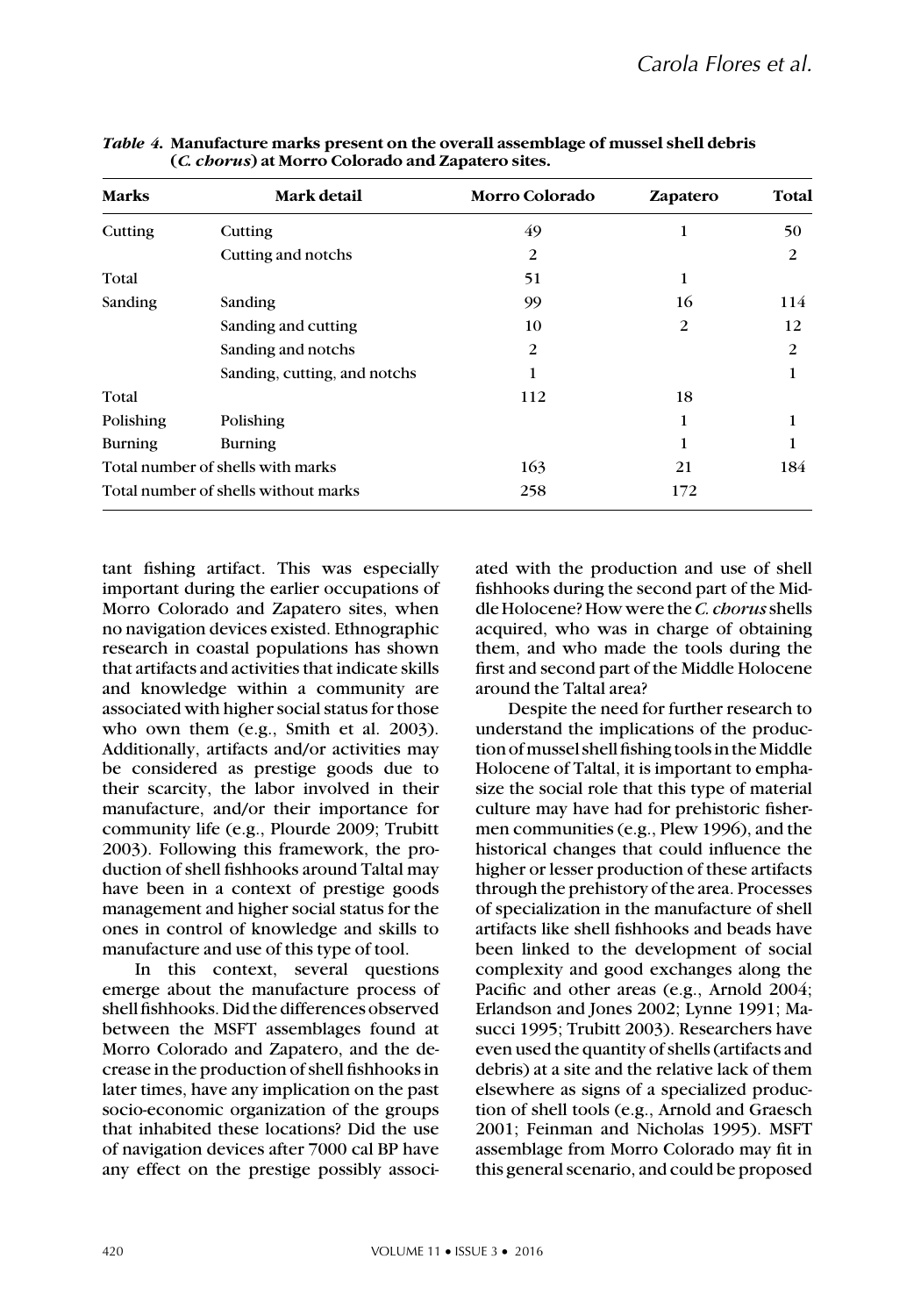as evidence of specialized production of *C. chorus* fishhooks within a period of decreasing residential mobility and high reliance on jack mackerel fishing. MSFT assemblage at Zapatero on the other hand, may be linked to the appearance of new technologies and fishing practices that would have changed the relative importance of the production and use of mussel fishing artifacts, even though jack mackerel continues to be the main species harvested.

#### **CONCLUSIONS**

Despite the fact that the "Shell fishhook Culture" was identified by Junius Bird in 1943, and that *C. chorus* fishhooks have been, since then, considered as diagnostics elements for dating the historical trajectory of human adaptations on the northern coast of Chile (Llagostera 2005; Núñez 1984; Standen et al. 2004), limited research has been done to understand the production of these artifacts and the social implications of the manufacture process of these mussel shell fishing tools (but see Boisset et al. 1969; Schiappacasse and Niemeyer 1984).

Tool production areas and manufacture processes can be identified from shellworking residues (e.g., Hocquenghem and Peña 1994; Lynne 1991; Martin 2009). Using this approach, we propose that the presence of preforms and manufacture debris of shell fishhooks and fishing weights at the sites of Morro Colorado and Zapatero indicates the existence of workshop areas along the coast of Taltal during the Middle Holocene. Even though these workshops may have also functioned at other sites along the arid coast of northern Chile, it is important to consider that *C. chorus* was probably limited or absent during prehistoric times at Taltal, and consequently was not part of the local diet. The scarcity of this mussel species, together with its importance for the manufacture of shell fishhooks, and therefore, for subsistence practices, especially during the first half of the Middle Holocene, suggests that the acquisition, production, and use of these artifactsmay have hadimportant socialimplications and also may have provided prestige for those fisherswithaccess to these artifacts. The development of navigation devices, the appearance of billfishing practices, and the probable increased use of fishing nets,would have significantly changed the social implications of shell fishhook production and use. The MSFT assemblages from Morro Colorado and Zapatero sites seem to reflect these transformations with a decrease in the production and use of these artifacts after 7000 cal BP.

The occurrence of fishing tools such as hooks and navigation devices such as canoes along the Pacific coast, has been linked to processes of social transformation and complexity (e.g., Arnold 2004; Erlandson and Jones 2002; Rick et al. 2002) and the coast of the Atacama Desert does not seem to be the exception. Results from the present study show, as in other places along the Pacific coast, that the manufacture of shell fishing tools is part of broader social changes that include technological specialization, growing populations, and marine resource intensification where fish dominated human subsistence economies. More data are needed to better understand *C. chorus* shell fishing tool assemblages at Morro Colorado and Zapatero sites and the socio-economic context of their production and distribution. Nevertheless, the information provided on MSFT at these two coastal sites is a contribution to the understanding of Middle Holocene Prehispanic shell tool production in Chile, South America, and the Pacific Coast. Ultimately, this research highlights the role played by different factors in the complex and dynamic socio-economic transformations that occurred within Middle Holocene Pacific coastal communities.

#### **ACKNOWLEDGEMENTS**

*We thank all the research team which took part in field seasons and laboratory analysis. Their ideas, work, and commitment has been crucial in the achievement of the project's research objectives. Special thanks to Pedro Andrade, Hernan Salinas, Laura ´ Olgu´ın, Ximena Power, Sonia Parra, Hector Orellana, Josefina Urrea, C´esar Borie, Manuel Escobar, Jean Louis Guendon, Ari-*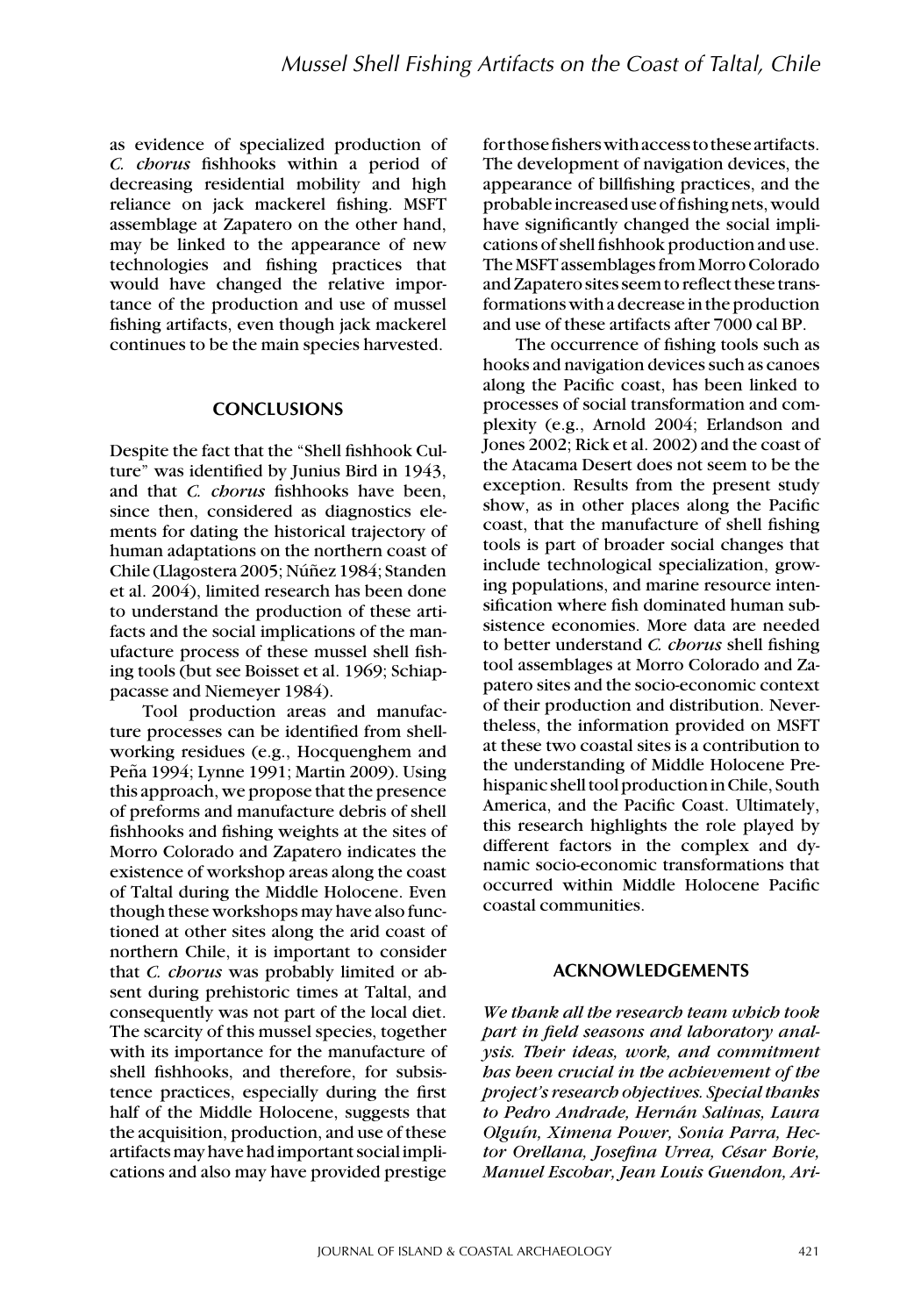*adna Cifuentes, Sandra Rebolledo, Constanza Torres, Francesca Mengozzi, Ka*tia Codjambassis, Mauricio Berríos, Chris*tian Aravena, Gabriel Vargas, Nicolas Lira, ´* Pablo Giuliano, Philippe Béarez, Pierre *Rostan, Felipe Fuentes, Monica Bahamon- ´ des, Camila Castillo and Bernardo Broitman. Special thanks also to C´esar Borie for making the map of the study area.*

#### **FUNDING**

The present work has been funded by the project Fondecyt 1110196 and 1151203.

#### **REFERENCES**

- Andrade, P. and D. Salazar. 2011. Revisando Morro Colorado: Comparaciones y propuestas preliminares en torno a un conchal arcaico en las costas de Taltal. *Taltalia* 4:63–83.
- Arnold, J. E. (ed.). 2004. *Foundation of Chumash Complexity* 7. Los Angeles: Costen Institute of Archaeology, University of California, Los Angeles.
- Arnold, J. E. and A. P. Graesch. 2001. The evolution of specialized shellworking among the Island Chumash. In *The Origins of a Pacific Coast Chiefdom: The Chumash of the Channel Islands* (J. E. Arnold, ed.):71–112. Salt Lake City: University of Utah Press.
- Avendaño, M. and M. Cantilllánez. 2011. Reestablecimiento de *Choromytilus chorus* (Molina, 1782) (Bivalvia: Mytilidae) en el norte de Chile. *Latin American Journal of Aquatic Restoration* 39(2):390–396.
- Ballester, B., A. Clarot, V. Bustos, A. Llagostera, and H. Garcés. 2014. Arqueología de la prehistoria de la Península de Mejillones: El campamento de Los Canastos 3 desde sus cuadernos de campo y materiales de museo. *Bolet´ın de la Sociedad Chilena de Arqueolog´ıa* 43/44:5–21.
- Ballester, B. and F. Gallardo. 2011. Mobility and mode of production in Atacama desert coast: Marines hunter gatherers with early architecture (6000-4000 cal. BP.). *Antiquity* 85(329):875–889.
- Bird, J. 1943. Excavations in Northern Chile. *Anthropological Papers of the American Museum of Natural History* 38(4): 178–318.
- Bird, J. 1946. The Cultural sequence of the North Chilean coast. *Handbook of South American Indians* 2:587–594.
- Boisset, G., A. Llagostera, and E. Salas. 1969. Excavaciones arqueológicas en Caleta Abtao, Antofagasta. *Actas del V Congreso Nacional de Arqueolog´ıa*: 75–112.
- Buchanan, W. 1989. Middens and mussels: An archaeological enquiry. *South African Journal of Science* 81:15–16.
- Capdeville, A. 1921. Notas acerca de la Arqueolog´ıa de Taltal. *Bolet´ın de la Academia Nacional de Historia* II(3-4):1–23.
- Castelleti, J. 2007. *Patron de Asentamiento y Uso ´* de recursos a través de la Secuencia Ocupa*cional Prehispanica de la Costa de Taltal ´* . Master's Thesis. Universidad Católica del Norte -Universidad de Tarapacá.
- Contreras, R., P. Nunez, A. Llagostera, J. Cruz, A. San Francisco, and B. Ballester. 2011. Un conglomerado del arcaico costero medio del área Taltal Paposo, Norte de Chile. *Taltalia* 4:7–31.
- Des Lauriers, M. R. 2010.*Island of Fogs: Archaeological and Ethnohistorical Investigations of Isla Cedros, Baja California*. Salt Lake City: University of Utah Press.
- Durán, A. 1985. Algunos problemas en relación a las ocupaciones anzuelo de concha en la zona de Taltal. *IX Congreso Nacional del Arqueolog´ıa*: 105–125. La Serena, Chile.
- Erlandson, J. M. and T. L. Jones. 2002. *Catalyst to Complexity. Late Holocene Societies of the California Coast*. Perspectives in California Archaeology 6. Los Angeles: Cotsen Institute of Archaeology, University of California, Los Angeles.
- Feinman, G. M. and L. M. Nicholas. 1995. Household craft specialization and shell ornament manufacture in Ejutla, Mexico. *Expedition* 37:14–25.
- Figueroa, V., F. Fuentes, and S. Rebolledo. 2013. Ergología litoral del período arcaico: Paposo-*Taltal, costa arreica, Desierto de Atacama*. Report Fondecyt project number 1110196.
- Fujita, H. 2014. Early Holocene pearl oyster circular fishhooks and ornaments on Espíritu Santo Island, Baja California Sur. *Monographs of the Western North American Naturalist* 7:129– 134
- Grosjean, M., C. Santoro, L. G. Thompson, L. Núñez, and V. Standen. 2007. Climate and culture change in the South Central Andes. In *Climate Change and Cultural Dynamics: A Global Perspective on Mid-Holocene Transitions*: 51–115 (D. G. Anderson, K. A. Maasch, and D. H. Sandweiss, eds.). San Diego: Academic Press.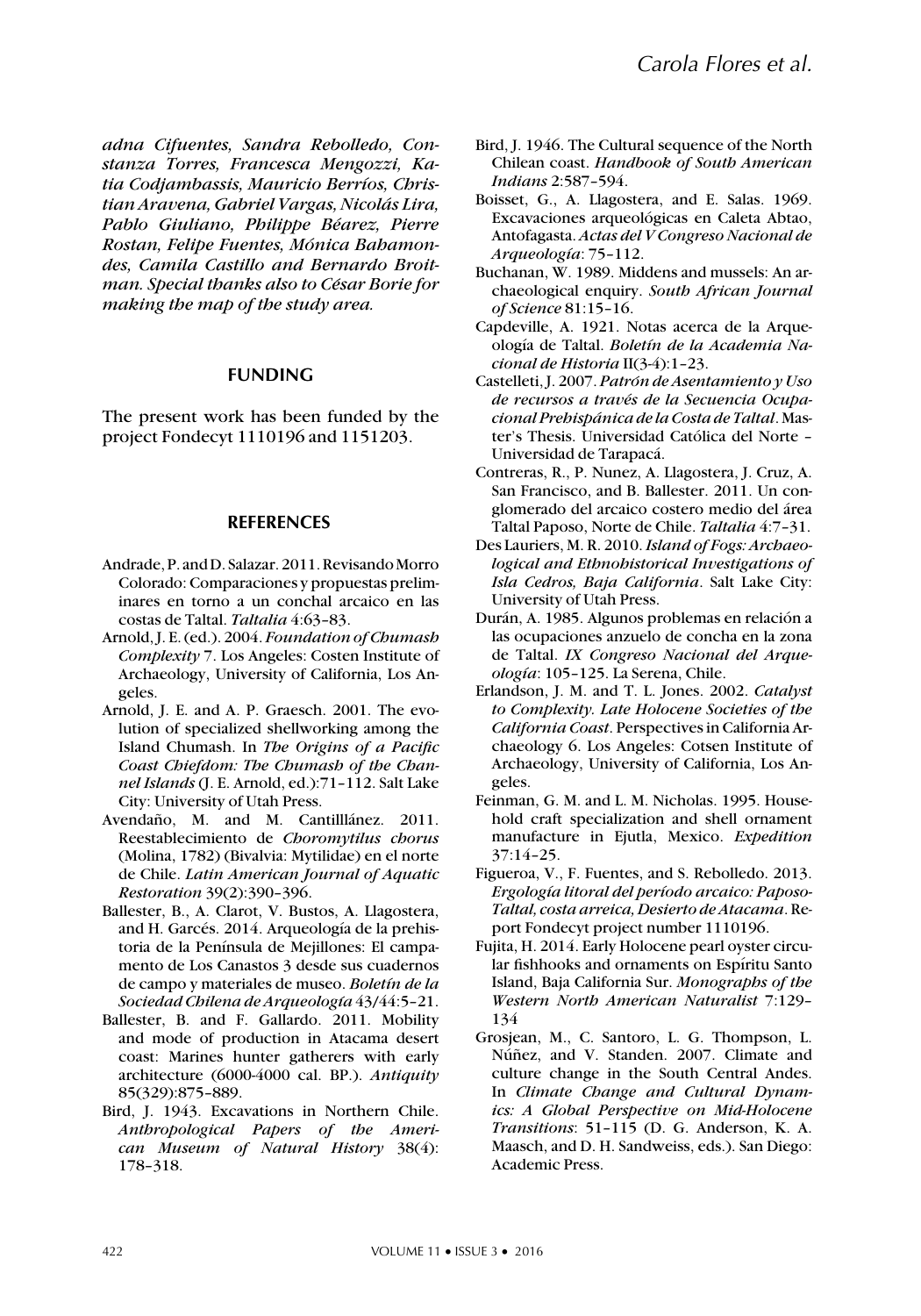- Heizer, R. F. 1949. Single-piece fishhooks of shell and bone in California. *American Antiquity* 15(2):89–97.
- Hocquenghem, A. M. and M. Peña. 1994. La Talla del Material Malacológico en Tumbes. Bul*letin de l'Institut Franc¸ais d'Etudes Andines ´* 23(2):209–229.
- Kendig, W. E, K. N. Smith, R. L. Vellanoweth, J. A. Allen, C. M. Smith, and A. M. Points. 2010. The use of replicative studies in understanding the function of expedient tools: The sandstone saws of San Nicolas Island, California. *Journal of California and Great Basin Anthropology* 30(2):193–210.
- Landberg, L. C. W. 1966. Tuna tagging and the extra-oceanic distribution of curved, singlepiece shell fishhooks in the Pacific. *American Antiquity* 31(4):485–493.
- Llagostera, A. 1989. Caza y Pesca Marítima (9.000 a 1.000 a.C.). *Culturas de Chile. Prehistoria desde sus Or´ıgenes hasta los Albores de la Conquista* (J. H. Hidalgo, V. Schiappacasse, H. Niemeyer, C. Aldunate, and I. Solimano, eds.):57–79. Santiago: Publicaciones A. Bello.
- Llagostera, A. 2005. Culturas costeras precolombinas en el norte chileno: Secuencia y subsistencia de las poblaciones arcaicas. In *Biodiversidad Marina: Valoracion, usos, perspectivas ´ ¿Hacia donde va Chile? ´* (E. Figueroa, ed.):107– 148. Santiago: Publicaciones Universitaria.
- Lynne, C. 1991. Craft specialization: Issues in defining, documenting, and explaining the organization of production. *Archaeological Method and Theory* 3:1–56.
- Marquet, P., C. Santoro, C. Latorre, V. Standen, S. Abades, M. Rivadeneira, B. Arriaza, and M. Hochberg. 2012. Emergence of social complexity among coastal hunter-gatherers in the Atacama Desert of northern Chile. *Proceedings of the National Academy of Science* 109:14754– 14760.
- Martin, A. 2009. *The Domestic Mode of Production and the Development of Sociopolitical Complexity: Evidence from the Spondylus Industry of Coastal Ecuador*. Ph.D. Dissertation. Pittsburgh: University of Pittsburgh.
- Masucci, M. 1995. Marine shell bead production and the role of domestic craft activities in the economy of the Guangala Phase, Southwest Ecuador. *Latin American Antiquity* 6(1):70– 84.
- McKenzie, D. K. 2007. *Simulated Prehistoric Fishing Methods on the Northern Channel Islands, California*, Master's Thesis. Santa Barbara: University of California, Santa Barbara.
- Moseley, M. 1968. Early Peruvian fishhooks: Their manufacture and use. *The Masterkey* 42(3):104–111.
- Núñez, L. 1983. Paleoindio y Arcaico en Chile: *Diversidad, Secuencia y Procesos. México, DF:* Editorial Cuicuilco.
- Núñez, L. 1984. Secuencia de asentamientos prehistóricos del área de Taltal. *Revista Futuro* 8:28–76. Depto. Municipal Escolar, I. Municipalidad de Taltal.
- O'Connor, S., R. Ono, and C. Clarkson. 2011. Pelagic fishing at 42,000 years before the present and the maritime skills of modern humans. *Science* 334:1117–1121.
- Olgu´ın, L. 2014. *Informe Arqueomalacologico ´* . Report Fondecyt project number 1110196.
- Olguín, L., D. Salazar, and D. Jackson. 2014. Tempranas evidencias de navegacion y caza de es- ´ pecies oceánicas en la costa pacífica de Sudamérica (Taltal, ~7.000 años cal. a.p.). *Chungara* 46(2):177–192.
- Plew, M. G. (ed.). 1996. *Prehistoric Hunter-Gatherer Fishing Strategies*. Boise, ID: Boise State University.
- Plourde, A. M. 2009. Prestige goods and the formation of political hierarchy—a costly signaling model. In*Pattern and Process in Cultural Evolution* (S. J. Shennan, ed.):265–276. Berkeley: University of California Press.
- Rebolledo, S., P. Bearez, D. Salazar, and F. Fuentes. 2015. Maritime fishing during the Middle Holocene in the hyperarid coast of the Atacama Desert. Submitted to *Quaternary International*.
- Rick, T. C., R. L. Vellanoweth, J. M. Erlandson, and D. J. Kennett. 2002. On the antiquity of the single-piece shell fishhook: AMS radiocarbon evidence from the Southern California Coast. *Journal of Archaeological Science* 29:933– 942.
- Robinson, E. 1942. *Shell Fishhooks of the California Coast*. Occasional Papers of the Bernice Bishop Museum 17(4). Honolulu: Bishop Museum Press.
- Salazar, D., V. Figueroa, P. Andrade, H. Salinas, L. Olguin, X. Power, S. Rebolledo, S. Parra, H. Orellana, and J. Urrea. 2015. Cronología y organización económica de las poblaciones arcaicas de la costa de Taltal. *Estudios Atacamenos ˜* 50:7–46.
- Salazar, D., C. Flores, C. Borie, L. Olguín, S. Rebolledo, M. Escobar, and A. Cifuentes. in press. In press. Economic organization and social dynamics of Middle-Holocene hunter-gathererfisher communities in the coast of the Atacama Desert (Taltal, northern Chile). In *Andean Maritime Communities* (D. Sandweiss